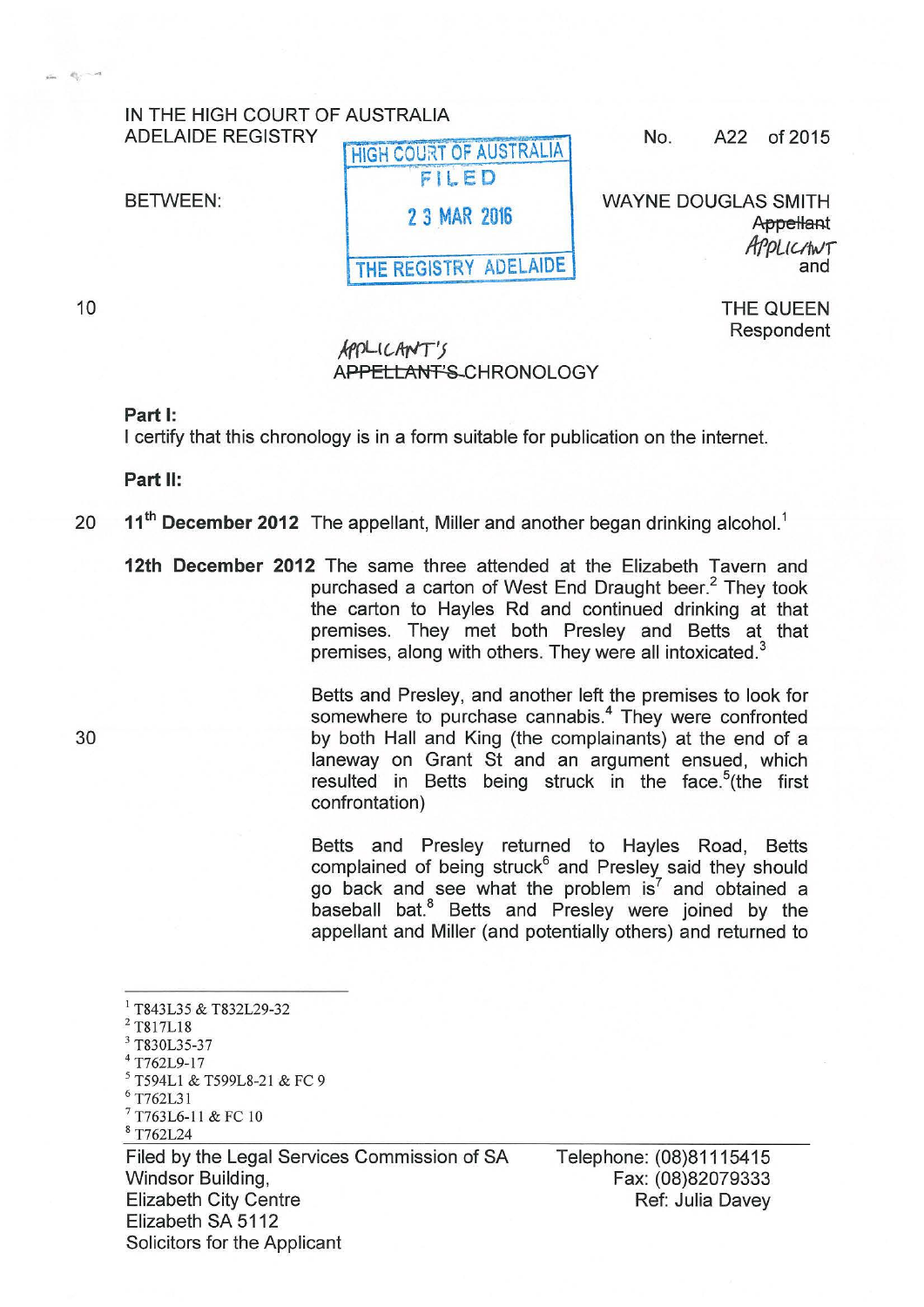10

20

30

the laneway.<sup>9</sup> An altercation ensued (the second confrontation) during the course of which Hall was stabbed (by Betts) and King was injured.<sup>10</sup>

The appellant, Miller, Presley and Setts returned to Hayles Rd and someone stated we had a fight we smashed them.<sup>11</sup>

After approximately 5-10 minutes the appellant, Miller, another and Setts drove to Northampton Crescent. <sup>12</sup>

**13<sup>th</sup> December 2012** The appellant was seen walking along Talbot St towards Northampton St at 2.30am.<sup>13</sup>

> At 5.15am, a police officer noticed the appellant asleep in the back seat of a green Hyundai in the driveway of the Northampton Crescent address.<sup>14</sup> The appellant told him that he had been drinking at Warrier's house the night before between  $6.30$ pm  $- 11.30$ pm.<sup>15</sup>

> The Appellant was not seen at that house until 12 midnight.<sup>16</sup>

> The Appellant was arrested at 5.45pm at his home address. <sup>17</sup>

> A blood sample and buccal swab were taken from the Appellant at 10.30pm.<sup>18</sup>

A shovel with Hall's hair and DNA was found at 30 Butterfield Rd, $^{19}$  the same premises as the knife, which too had Hall's DNA on the blade.<sup>20</sup> No DNA was able to be retrieved from the shovel handle. $21$ 

**May 2013**  There was no evidence of the appellant's DNA on any weapon or the victim's clothing. There was no bloodstains on the clothes he was wearing. $^2$ 

 $^{9}$  T762L19<br><sup>10</sup> CCA at [10] - [17] <sup>11</sup> T768L30-31 & FC 18<br><sup>12</sup> T817L25-33<br><sup>13</sup> T1110L11-22 & FC 22 <sup>14</sup> T999L33-37 & T1001L4 15 TI001L37- TI002L2 7 FC 22 <sup>16</sup> T1027L25-29<br><sup>17</sup> T1035127 & T1036L11 & FC 22 <sup>18</sup> T1039L12-20 & T1204L15-16 <sup>19</sup> T1012L10-13<br><sup>20</sup> T1426L21-24 & FC 27 <sup>21</sup> T1422L25-T1423L9 & FC 28 22 T1415L7-38- T1416LI-11